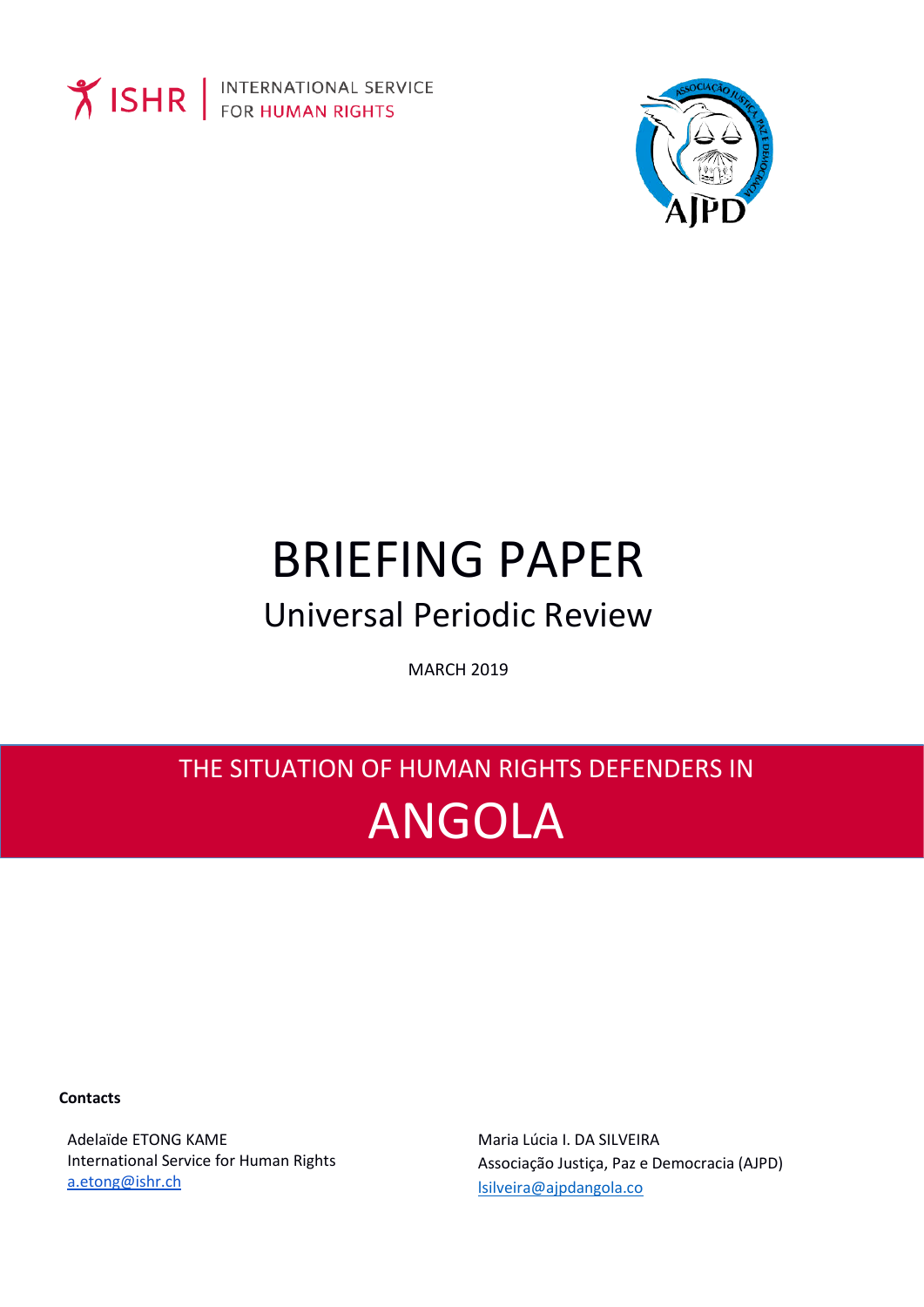

During its last UPR in 2014, Angola accepted [192 recommendations.](https://documents-dds-ny.un.org/doc/UNDOC/GEN/G14/234/92/PDF/G1423492.pdf?OpenElement) The government accepted 1 recommendation on human rights defenders and 15 recommendations on freedom of expression, freedom of association and the right to peaceful assembly. These recommendations called on the State to take the necessary measures for civil society, human rights defenders and journalists to carry out their activities, *de facto*  and *de jure,* in a safe and enabling environment. However, since its last review, the

government has continued to repress peaceful political dissent and has adopted several restrictive laws.

#### A. RISKS FACING HUMAN RIGHTS DEFENDERS

- **●** In Angola, human rights defenders and journalists are victims of arbitrary arrests and illegal detentions for defamation, rebellion, preparatory acts of rebellion, and public disorder. Authorities, including the Criminal Investigation Service (Serviço de Investigação Criminal) and the Angolan Armed Forces (FAA), resort to such practices and violence to prevent the expression of political dissent and denunciations of human rights violations during demonstrations.<sup>i</sup>
- **●** Human rights defenders José Marcos Mavungo and Arão Bula Tempo were arrested on 14 March 2015 while they were calling for peaceful protests in  $\bullet$ Cabinda. They belonged to the Mpalabanda Associação Civica de Cabinda, an Angolan NGO banned by the government in 2006. On 20 May 2016, the Supreme Court absolved José Marcos Mavungo, while the Provincial Court of Cabinda dropped all charges against Arão Bula Tempo on 11 July 2016.<sup>ii, iii</sup>
- **●** Fundamental rights, such as freedom of expression and information (art.40 of the Constitution) are repeatedly infringed and misinterpreted by authorities. The Provincial Court of Luanda sentenced journalist Rafael Marques de Morais to prison on 28 May 2015, after being indicted on eight charges, including slander for denouncing violations by armed forces. Twelve more charges were brought in during the trial before being later dismissed. After his release on 20 May 2016, Marques de Morais spoke on being intimidated and threatened by State security agents, who tried to coerce him into giving up on activism.<sup>iv, v</sup>
- **●** Notwithstanding that freedom of association and peaceful assembly are enshrined in the Constitution (art.47), on 20 June 2015, fifteen prodemocracy activists were detained and two others were arrested temporarily while participating in a meeting called 'Philosophy of Peaceful Revolution'. This is known as the "15+2 case". $vi$  UN Special Rapporteur on the situation of human rights defenders urged the Angolan government to immediately release detained activists.vii On 28 March 2016, the Provincial Court of Luanda sentenced them to imprisonment for two to eight

and a half years, on charges of preparatory acts of rebellion, criminal association and conspiracy.After the defense requested habeas corpus, the Supreme Court of Justice decided to release the 17 activists in June 2016.viii

- On 24 February 2017, 101 Angolans belonging to the People's Movement for the Liberation of Angola (MPLA) were detained prior to and during demonstrations in North and South Lunda, and eventually released. Authorities deployed in this operation reportedly went door-to-door to arrest suspects. Several Police units and the armed forces opened fire at civilians in Cuango and Cafunfo.<sup>ix</sup>
- After the indictment of activists who were protesting charges of state security crimes, reprisals from the State were anticipated, resulting in significant self-censorship.<sup>x</sup>
- In that sense, and as part of a national strategy to silence dissident voices, on 20 June 2017, a dozen activists were arbitrarily arrested for attending a meeting organized by UNITA (opposition party) on human rights violations under former president José Eduardo Dos Santos and the state of democracy in the country. While in detention, they were reportedly victims of ill-treatment.<sup>xi</sup>
- Similarly, on 24 June 2017, seventy Angolans were arrested, 13 were injured and one was found dead in Moxico, North Lunda and South Lunda, while demonstrating to demand transparent elections. The protests were convoked by the Lunda Tchokwe Protectorate Movement (MPL-T). They had allegedly informed authorities in reasonable time but received no answer, which would have implied that no order prohibiting the series of demonstrations had been delivered.<sup>xii</sup>
- Furthermore, when prosecuted, the procedural guarantees of defenders are not always respected. On 28 June 2017, forty-two of them were sentenced to forty-five days of imprisonment and a 22 mil kwanzas (70 USD) fine for 'public disorder'. Poor detention conditions and unfair legal procedures were denounced.<sup>xiii</sup>
- Regarding the strict control over press content, allegations made against the government risk being considered defamation. On 30 June 2017, after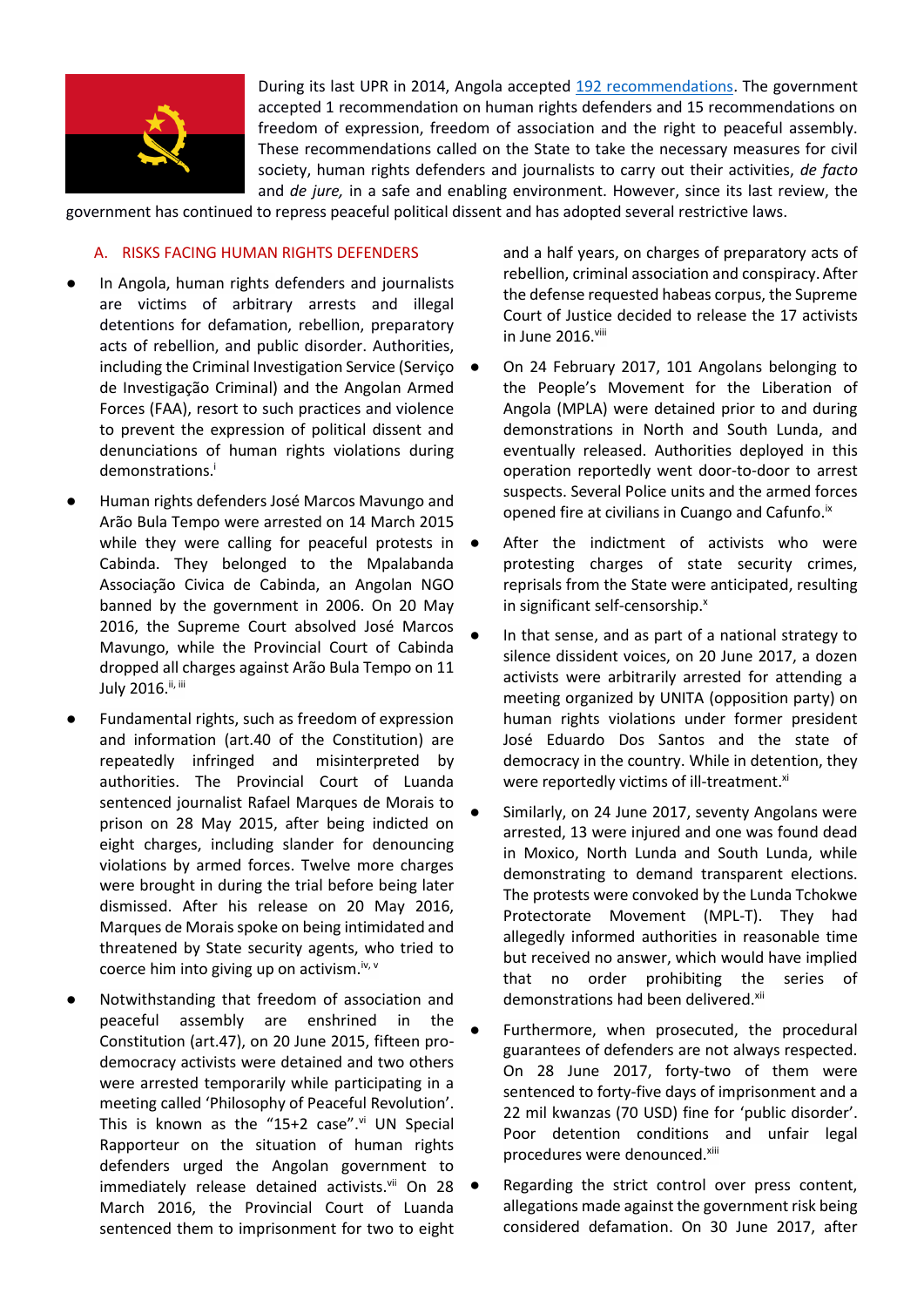publishing an article questioning the legality of land acquisition by the General Public Prosecutor, human rights defender Rafael Marques de Morais and journalist Mariano Brás Lourenço were charged with 'outrage to a sovereign body' and 'defamation of public authority'. It was also reported that when accused of defamation, defendants do not enjoy the presumption of innocence. xiv, xv

Moreover, as reported by Amnesty International, organisations working on human rights issues can also face restrictions in accessing their funds. Namely, OMUNGA and SOS-Habitat were prevented from accessing their funds, from national and international origins.<sup>xvi</sup>

#### B. OFFICIAL RESTRICTIONS ON THE SPACE FOR HUMAN RIGHTS DEFENDERS

- **●** In its decision n°447/2017, adopted on 5 July 2017, the Constitutional Court of Angola took a significant step against restrictions on civic space.<sup>xvii</sup> It declared the Presidential Decree n°74/15 on NGOs regulation (adopted on 23 March 2015) to br unconstitutional. This is due to its restrictive and overbearing state-interventionist nature.<sup>xviii</sup>
- **●** However, in August 2017, Amnesty International expressed great concerns over the adoption of several restrictive laws on 16 November 2016, known as the [Social Communication Legislative](http://www.mcs.gov.ao/verlegislacao.aspx?id=1192)  [Package.](http://www.mcs.gov.ao/verlegislacao.aspx?id=1192) These are the Freedom of Information Act, the Organic Law on the Regulatory Entity of Angolan Social Communication, the Law on the Exercise of Television Activity, the Law on the Exercise of Radio Activity and the Law on the Status of Journalists. They threaten freedom of expression and the press. Among other things, media editorial lines are subject to the approval of the Ministry of Social Communication and their content to the control of a regulatory entity. xix
- Accordingly, the Constitutional Court declared articles 7 and 10 of the Freedom of Information Act constitutional, after reviewing them in its decision n° 447/2017. Therefore, pursuant to article 7, the Angolan Social Communications Regulatory Body was set up. This could potentially lead to more restrictions on the press and control over its content due to the difficulty in guaranteeing its full independence.
- **●** Furthermore, libel laws are still used to limit the work of defenders. Defamation is still considered a *crime against honour* under article 216 of the 2018 Criminal Code.<sup>xx, xxi</sup>

#### C. HUMAN RIGHTS DEFENDERS FACING PARTICULAR RISKS

- Political movements claiming the autonomy or independence of the province of Cabinda are repeatedly targeted by authorities, who seek to systematically prevent demonstrations. As such, defenders' rights are even more restricted and they are regularly subjected to violence, arbitrary arrests and illegal detentions.<sup>xxii</sup>
- On 16 December 2018, twenty-nine activists were detained while preparing for a demonstration for the anniversary of the Universal Declaration of Human Rights. The aim of the march was to demand the end of torture and of the on-going criminalisation of demonstrations in the province.<sup>xxiii</sup> All were released the same day, except for one who was found dead after his detention.<sup>xxiv</sup>
- On 28 January and 1 February 2019, sixty-two civilians, among them activists belonging to the Independence Movement of Cabinda, were arrested arbitrarily in the province for their involvement in peaceful protests.<sup>xxv</sup>

### D. THE RESPONSE OF THE STATE REGARDING THE PROTECTION OF HUMAN RIGHTS DEFENDERS

- In spite of the recommendation adopted in its last UPR in 2014, Angola has yet to create a National Human Rights Institution.
- **●** Although President João Lourenço, elected in 2017, has undertaken significant efforts to tackle corruption schemes and abuses by the former government, measure to protect defenders are yet to be elaborated and implemented.
- In the light of the repressive actions against the population, the Special Rapporteur on Freedom of Assembly and Association, and the Special Rapporteur on Freedom of Expression requested a visit on 30 October 2013 and 31 March 2015 respectively, to which the State did not respond.<sup>xxvi</sup>
- Moreover, in opinion n° 21/2016, the Working Group on arbitrary detention requested the release of fourteen Angolans. The State did not respond, although the release of José Marcos Mavungo was eventually communicated.xxvii
- Nevertheless, in December 2018, President João Lourenço met with leaders of NGOs, including activist artist Luaty Beirão and journalist Rafael Marques de Morais. This was an important step